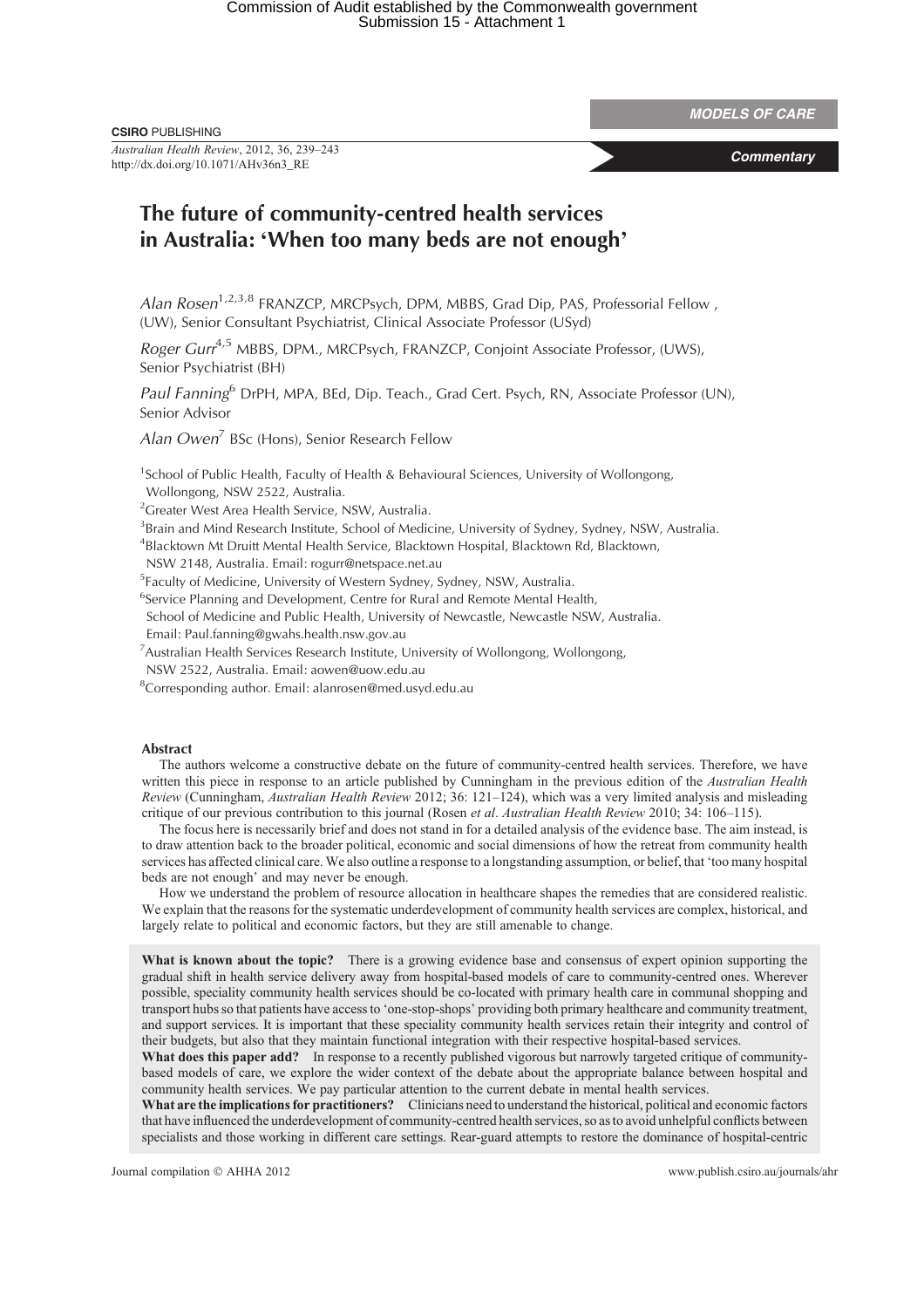240 *Australian Health Review* A. Rosen *et al*.

services are unsustainable in terms of ethics and economic reality. Policy-makers and health planners should instead aim to rebalance resources in the health sector so that people in all age groups and regions have equitable access to the full range of human health and support services across the continuum of care.

**Additional keywords:** Australia, beds, community health, community mental health, community sites, future, emergency departments, hospital sites.

Received 16 July 2012, accepted 16 July 2012, published online 24 August 2012

## **A conundrum: when too many beds are not enough**

The subtitle borrowed for this short article comes from Fine's<sup>1</sup> paper, which drew attention to the acute bed shortage facing the aged care sector in Australia during the mid-1980s. The 'wicked' planning problem<sup>2</sup> in the aged care sector at that time is similar to the one the broader healthcare sector faces today: how do we manage the trade-offs needed to rebalance hospital and community-based care?

Walter Leutz<sup>3,4</sup> describes the same dilemmas in his 'laws of integration'. He says 'your integration is my fragmentation', and this expresses the inevitable trade-offs facing planners and clinicians. He also highlights that 'all integration is local', which emphasises how important it is to achieve organisation on a human scale where trust can develop across service networks. It is all well and good to describe the challenges in planning health services and distributing funds, but doing something constructive about them is a much bigger challenge for proponents and critics.

The objective in the aged care sector in the 1980s was to shift some of the Commonwealth Government's considerable investments in residential aged care into the community by substituting packages of care provided in the home for additional nursing home beds. The same objectives were being pursued in the mental health sector through deinstitutionalisation. Reforms in the mental health sector were pursued by state and territory governments and reinforced through a series of national mental health plans and reports, all of which supported substituting community support for hospital beds and better integration of care.<sup>5</sup>

The recent feature article in this journal by Cunningham<sup>6</sup> challenged the analysis and conclusions drawn from the broad body of evidence about effective community mental health services $\sigma$  and community-based services.<sup>8</sup> It also critiqued the way this evidence has been used to support an argument for a stronger community-sector. In the following section, we outline an alternative analysis and viewpoint.

# **Towards a more helpful critique**

More hospital beds, no matter how many are built, will be quickly filled unless alternative models of community-based care are strengthened. Some fear, however, that the expansion of community health services cannot be done quickly or effectively enough to divert demand for inpatient care. We disagree. Our argument for why investment in community-based services is needed to restore balance with inpatient services is outlined below.

In the area of mental health, the evidence favours communitybased alternatives to many, though not all, hospital-based mental health services. One of the strengths of community-based mental health services is that patients can also benefit from the colocation of other services, such as primary health and counselling services, and support services provided by non-government organisations. The main objective of this 'one-stop-shop' model is to improve the integration of care and ensure patients are able to access services locally.

The roll out of the youth mental health service 'headspace' (www.headspace.org.au) is an example of this 'one-stop-shop' model of care. $9$  Such integrated models of care,  $10$  together with extensive studies of community-based 24-h residential respite facilities,<sup>11</sup> early intervention teams for psychosis,<sup>12,13</sup> 24-h crisis services, $14,15$  Assertive Community Treatment teams<sup>16,17</sup> and housing with mobile support initiatives (eg  $HASI$ )<sup>18,19</sup> have demonstrated the potential to reduce demand for acute-care beds. We accept, however, that these community-based services do not supplant the need for high quality acute hospital services, including emergency department (ED) services.<sup>20,</sup>

The reasons why consumers may attend or are brought to EDs are complex. They are partly due to an increase in psychiatric emergencies associated with drug and alcohol ingestion.<sup>22</sup> However they are also partly due to the under-resourcing and shrinking of community mental health teams<sup>23</sup> especially in terms of their capacity to provide ongoing care management, crisis services after hours and mobile operations. Without a consistent roll-out of mobile community-centred services, which are actively responsive and mobile, $16,17$  mental health, like other health sectors, has been reverting to a reliance on more passive–response services. These sedentary, hospital-based modes of community mental healthcare are more akin to traditional outpatient departments.

We acknowledge that in an environment where there is competition for scarce health resources, some people will be concerned that the expansion of community health services will have a negative impact on EDs and acute hospitals. However we do not think that the habitual contest between clinical specialties or between hospitals and the community health sector is constructive, and this was never the intention of our original article.

Instead, in our original article we advocated for well informed and population-based planning in order to minimise the risk that effective demand management will be eclipsed by this paralysing contest.<sup>7</sup> We conclude that community health services should be co-located with emerging primary healthcare centres in community hubs. At the same time, they should also retain control of their speciality budgets, maintain their integrity as distinct subsystems of care and preserve functional integration with their respective hospital-based services.

We also contest the point made by Cunningham $^6$  that there is evidence that you can't close hospital beds. The evidence does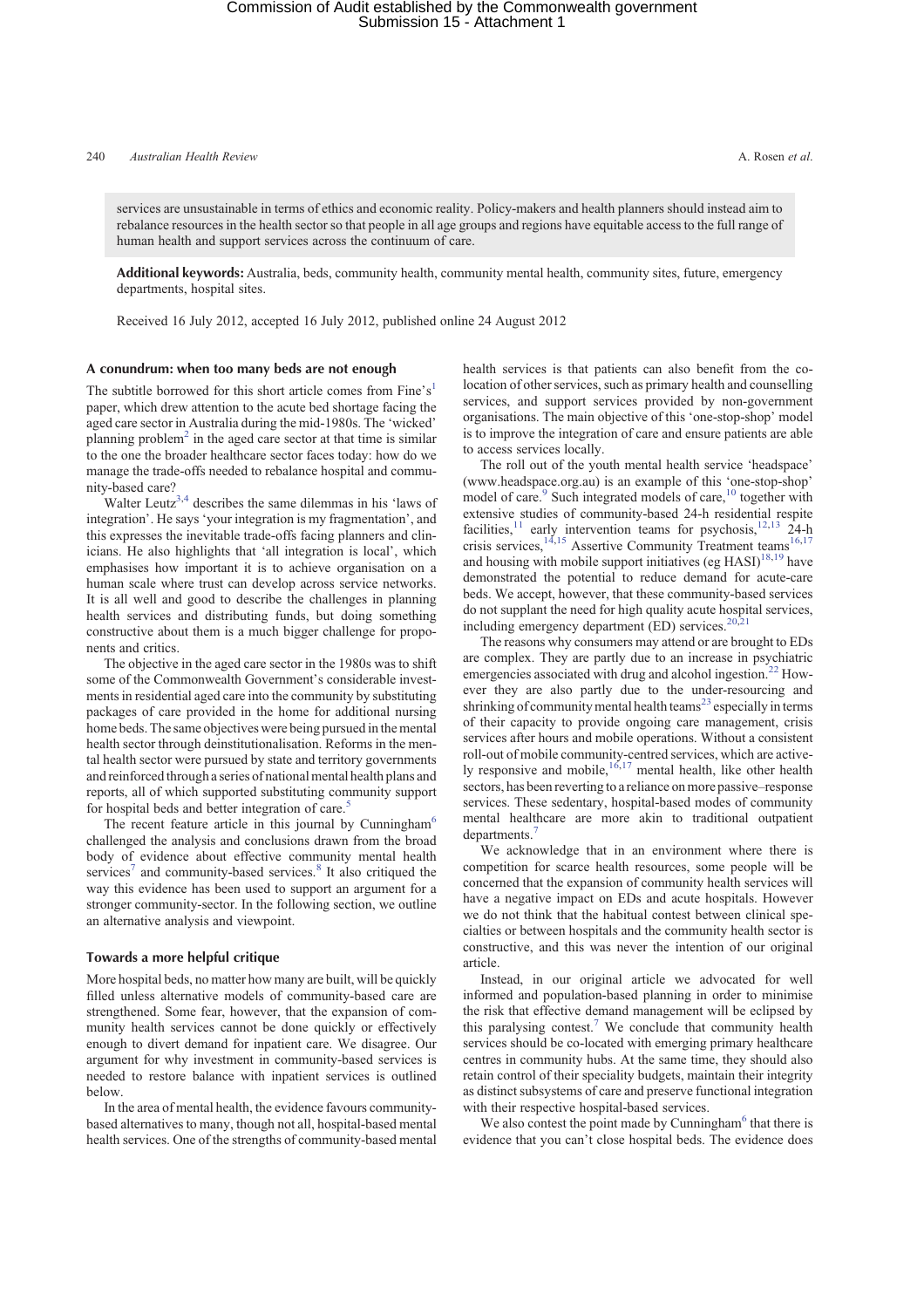The future of community-centred health services *Australian Health Review* 241

suggest that to close beds, better integration strategies are needed; it is not enough to simply substitute community health models of care for hospital-based ones. The Cochrane Collaboration's reviews of hospital in the home (HITH) services illustrate this point.24–<sup>26</sup> They show that HITH models of care are safe and appropriate for selected groups of patients. While the expansion of HITH services may mean that some hospital beds can be shifted into the community, not all of them can be because some inpatient services cannot be delivered at home.

In the mental health sector, there is a legislative basis for encouraging the expansion of community-based models of care. The principle built into state-based mental health legislation is that of the least restrictive alternative, so that hospitalisation will only occur if no alternative 'that is consistent with safe and effective care, is appropriate and reasonably available.' (NSW Mental Health Act 2007 (No.8) Chapter 3, Part 2, Section 35(5c). The same legislative rationale for shifting care into the community does not exist for most other community health services. Therefore, there is little reason to fear as yet that there will be a large-scale expansion into community-based care at the expense of the acute care sector.

# **What are the roles of legislation and politics?**

To develop community health services in the future, primary healthcare services need to be strengthened, and political support for national legislation and alternative investment strategies needs to be secured. For this to happen, there will need to be changes in the popular understanding of what the health system is and does and a greater recognition of the implications of changing both demographic and morbidity profiles. A much greater focus on long-term investments and demand management in health will mean that planning will also have to be done differently. The health needs of the whole population will need to be considered, not just those who come into contact with hospitals.

In some states there is currently a legislative basis for restoring the balance between hospital and community-based models of care more broadly. In NSW for example, one of the purposes of the NSW Health Services Act of 1997 is to improve (i.e. to promote, protect and maintain) the health of the population. However, this population focus is unlikely to emerge while political attention focuses largely on the acute hospital sector, as it has done in the past. In 1995, for example, Premier Bob Carr made a courageous election promise to either halve hospital waiting lists, or resign. Bed-fetishism was also a feature of the recent national health reforms, epitomised by Kevin Rudd's Prime Ministerial hospital bedside photo opportunities in early 2010. It was also reflected in John Howard's pre-election decision in 2007 to buy back and rebuild the Mersey Hospital for the local community of Burnie in Tasmania, rather than allow it to be replaced by the contemporary polyclinic (complemented by an acute general hospital in a nearby town) as proposed.

In periods of resource scarcity, the pressures to fund acute care and emergency interventions and reduce waiting times come at a cost. It generally means that enhancements in these areas will take place at the expense of longer term strategies to reduce demand, and that more 'social' models of care and the

primary and secondary preventive end of the care continuum will suffer from relative neglect  $(p, 4)$ .<sup>27</sup>

# **Unblocking the ED and avoiding hospital admissions: where does community health fit?**

Although some may argue that ED congestion can be blamed on the primary care sector's failure to reduce or divert demand, we think this is drawing a long bow. Demand for ED and acute hospital beds has complex, multifactorial causal pathways<sup>23,28–30</sup> and can be managed in several ways:

- \* Long-term preventative strategies to improve the general health of the community and minimise chronic diseases;
- Health promotion programs;
- \* Physical activity and falls prevention programs for the general aged population;
- Targeted programs for people identified as at-risk such, as those with mental health problems or chronic health conditions;
- More subacute and community respite beds to allow longer term patients from 'blocking up' acute beds;
- \* Alternative planned pathways to inpatient services instead of through the ED;
- \* Early discharge services with adequate postacute support and community nursing;
- Rehabilitation and secondary prevention services based in the community to improve people's function and reduce future demand.

Hospital demand management programs are one way of reducing demand for hospital care in the community-sector. Unfortunately, there is only limited research done in this field, and the studies that do exist vary widely. As a result, it is difficult to directly compare findings from many of the studies. Despite this, the Cochrane Collaboration has synthesised research on ED avoidance and early discharge programs.<sup>24,25,31</sup> It revealed that some studies found hospital avoidance and programs to be up to 50% less expensive than routine hospital care, while others found that the programs are more expensive than routine care. However, overall they found that hospital-at-home programs were generally effective in facilitating early discharge of acute patients, preventing avoidable readmissions and providing a safe alternative to routine hospital care.<sup>8</sup>

# **The health funding landscape is changing**

Managing demand for hospital services is one strategy but there is a more important, overarching problem. Currently, we lack a mechanism for the rational allocation and distribution of health funding, one that is independent of historical activity levels. With the advent of the Independent Hospital Pricing Authority and implementation of activity-based funding (ABF) the large scale system incentives will be geared to increasing the acute care 'outputs' of hospitals.<sup>32</sup>

The shift to ABF is particularly problematic in the area of mental health. Diagnosis-related groups (a core feature of ABF) are not a suitable mechanism for classifying and funding episodes of mental healthcare as they do not easily accommodate models of care that integrate community support services.<sup>32,33</sup> Under ABF, it will also be harder to enhance the resources for community care, particularly specialised community mental healthcare, because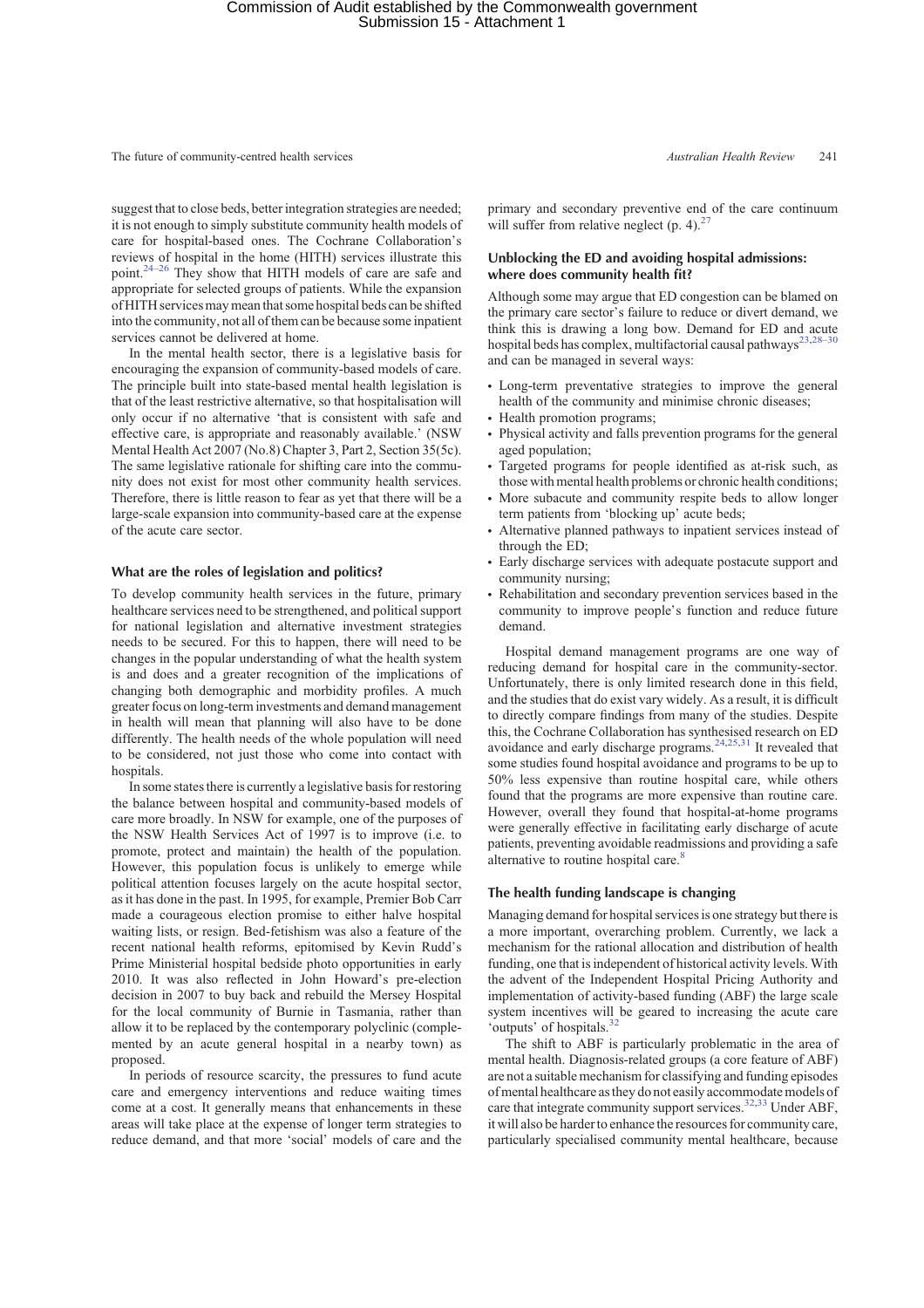242 *Australian Health Review* A. Rosen *et al*.

currently the Commonwealth will not fund additional health services unless they are designated as hospital-based.

The dominance of fee-for-service funding in general practice is also an obstacle that prevents the delivery of integrated community mental health services. Under this system, general practitioners (GPs) have few incentives to work collaboratively with other healthcare providers in the acute or community health sectors. Although the roll-out of Medicare Locals may have some benefits for patients who need integrated care in the community, Medicare Locals are unlikely to be able to make a significant difference in the face of the strong financial incentives that encourage many GPs to work in relative isolation.

There are some positive signs on the horizon. The Commonwealth Government, through its investment in the Partners in Recovery program andthe National Disability Insurance Scheme, will fund coordination of care and personalised budget support packages. This initiative could be strengthened if there were also some funding incentives for the states to ensure that mental health workers provide evidence-based modules of clinical and functional care which are of proven effectiveness for the most disabled in the community (e.g. Assertive Community Treatment teams). $16,17$ 

The argument we have made here for better integrated healthcare services does have its foundation in evidence, but is also made in an effort to offset the limitations of the dominant funding models. To effectively manage complex mental illnesses, health services must do much more than just focus on the quality of acute care; patients also need to be able to access a range of high-quality health and support services in the community. The economic benefits of enhancing resources for the community sector have been previously demonstrated. Knapp *et al*. in the UK<sup>34</sup>, and Access Economics in Australia<sup>35</sup> have shown that investment in community mental health services returns one of the highest benefits-to-cost ratios in the health sector.

## **Conclusion**

In seeking to find the right balance between community and hospital models of care, it is vital that evidence and rational policy-making play a role. There is a growing consensus that the balance should be shifting firmly towards the community, while still integrating hospital and community care.<sup>10,20</sup> The World Psychiatric Association International Guidance<sup>21</sup> now proposes that most services should be provided in community settings, close to the populations they serve, and that hospital stays be reduced as far as possible.

While some have asserted that 'psychiatry does not need any beds', we do not agree with this. A prominent academic in the field, Mario Maj<sup>36</sup> has said that 'we have learnt from experience that public hospital beds are necessary in psychiatry'. However, we need to make sure that the justification for inpatient services is based on evidence and rational resource allocation decisions, not merely on past experience or consensus among the medical establishment. In wrestling with the decision about resource allocation in mental health it is worth keeping in mind that psychiatric inpatient care has never been shown in any rigorous studies to be superior to comprehensive community-based alternatives to inpatient care.

Far from being oversold, community mental healthcare is being squeezed by hospital-centric and fee-for-service funding arrangements. We are sympathetic to clinicians' concerns over the pressure on EDs and the reduction of general hospital beds based on invalid planning assumptions. However from a population planning perspective, it must be acknowledged that most of people with a mental illness will always be in the community, so support for them and their families must therefore be available where they live.

In 2008 the WHO celebrated 40 years since the Alma Ata Declaration with the reminder that the entry point to health care has to be in the community with strong connections to the rest of the system. The community sector is vital to the health system because it is the first level of contact for individuals, the family and community. It brings healthcare as close as possible to where people live and work, and therefore constitutes the first element of a continuing health care process.<sup>37</sup>

As for mental health, there are important lessons to be learnt from initiatives that aim to shift the balance between community and hospital psychiatry. These lessons show that there is always a push to reinstitutionalise people with mental illnesses when reformers try to deinstitutionalise them and help them reclaim their full citizenship in the community.<sup>38</sup> We need to not only redistribute some of our limited resources to the community, but prevent the regressive influence that a traditional institutional mentality or the clinical elite can exert. This can occur long after institutions have been downsized or even closed, causing a loss of momentum in the process of transforming the clinical culture.<sup>38</sup>

We must also get beyond the tendency to implement isolated pilots projects leaving a wasteland of poor and mediocre services in between. Instead, we need evidence-based interventions and service delivery systems to be rolled out on an equitable and sustainable basis. They should be promoted and protected by our new standing mental health commissions, operating at arm's length from services and government administrations.39,40 These commissions need to be able to withstand changes of governments and political flavours. They need to be able to monitor the quality of services, advocate for reform and report to the highest level of governments, legislatures and the public. Most importantly, they need to earn and retain the trust of consumers, families, and the community.

## **Competing interests**

The authors declare there are no competing interests.

#### **References**

- 1 Fine M. When too many beds are not enough: the nursing homes paradox *New Doctor* 1984; 27: 25–8.
- 2 Rittel H, Webber M. Dilemmas in a general theory of planning. *Policy Sciences* 1973; 4: 155–169. doi:10.1007/BF01405730
- 3 Leutz W. Five laws for integrating medical and social services: lessons from the United States and the United Kingdom. *Milbank Q* 1999; 77(1): 77–110. doi:10.1111/1468-0009.00125
- Leutz W. Reflections on Integrating Medical and Social Care: Five Laws Revisited. *Journal of Integrated Care* 2005; 13(5): 3–12. doi:10.1108/14769018200500034